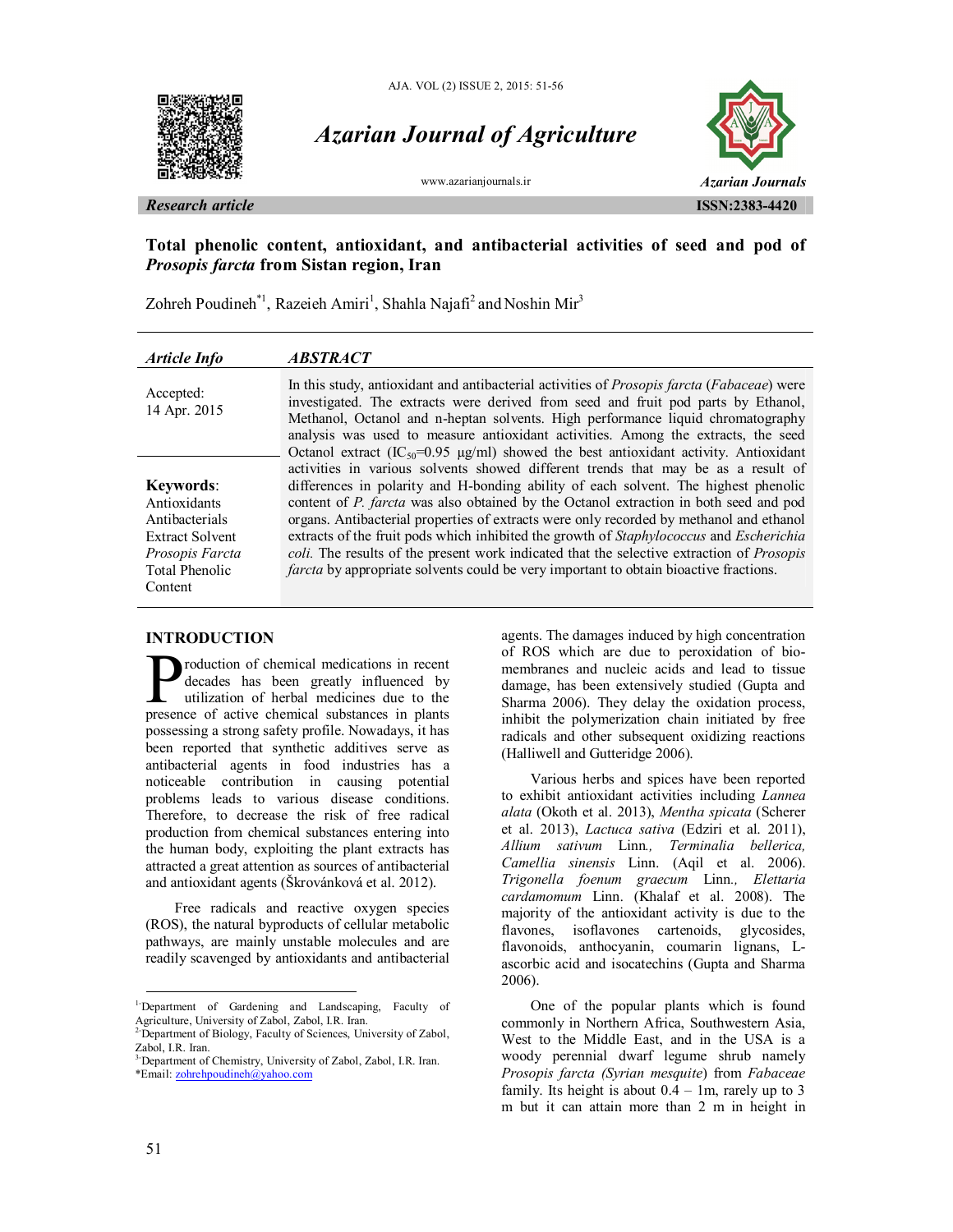certain places where weed control is absent. It is well adapted to drought and warm weather (Qasem 2007). It consists of leave, spine, pod, and seed. Leaves and beans of *P. farcta* have been used in folklore medicine for treatment of some disorders. Numbers of its beneficial effects have been proven by researchers. Recently, the physiological properties of this plant have opened up new strategies toward treatment of neurological disorders (Mollashahi et al. 2013). A recent study showed that the beans of *Prosopis farcta* increases HDL level and induce a decrease of LDL cholesterol in ostriches (Omidi et al. 2013).

The antioxidant and antibacterial properties have already been investigated in some of the *Prosopis* species. The results obtained from the antioxidant capacity of honeybee-collected pollen extract from *Prosopis juliflora* suggested that it is an important source of flavonoids which can be considered as natural antioxidants (Almaraz-Abarca et al. 2007). In another study, it was shown that *P. cineraria* bark possess significant antihyperglycemic, antihyperlipidemic and antioxidative properties (Sharma et al. 2010). Also the analysis of South American *Prosopis* pod's syrup showed that the phenolic constituents of the syrups including C-glycosyl flavonoids have antiinflammatory, antioxidant and other nutraceutical properties (Quispe et al. 2014).

In this study, the antioxidant and antibacterial properties of *Prosopis farcta* endemic to Sistan, Iran was investigated for the first time.

# **MATERIALS AND METHODS**

### **Preparation of plant extracts**

The herb was collected from Sistan region (latitude of  $30^{\circ}54'$  N and longitude of  $61^{\circ}41'$  E with an elevation of 481m), located in south-eastern part of Iran. Taxonomic classification of the collected plant samples was confirmed by expertise in botany and plant taxonomy sciences. The samples were dried, grinded, and the plant extracts were prepared by maceration method as follows: 2.5 g of dried powder of herb was mixed with 50 ml of each solvent *viz*., Ethanol, Methanol, Octanol and nhepthan. The suspension was stirred on a magnetic stirrer for 48h with 400 rpm at room temperature while the container was being capped to prevent solvent evaporation. After the extraction, the solutions were filtered and stored at 4°C.

# **DPPH assay**

The antioxidant properties of the extracts were measured by determining the radical scavenging capacity (RSC) according to the method of Yamaguchi et al. (1998). The capacity of herbal extracts to scavenge the lipid-soluble radical, 2,2- Diphenyl-1-pykryl-Hydrazyl (DPPH), which

results in the bleaching of the purple color exhibited by the stable DPPH radical, was monitored at 517 nm. The aliquots of the different concentrations  $(1-10 \mu g/ml)$  of the extract were added to 3 ml of a 0.004% w/v DPPH solution. For determining the antioxidant properties, the 1:1 mixture of plant extract: DPPH was shaken for 20 minutes in dark and then 100 µl of solution was injected to the high-performance liquid chromatography (HPLC-JASCO automatic injection system). HPLC parameters were adjusted as follows: mobile phase flow rate: 1 ml/min, wavelength detector: 517 nm, mobile phase: water/ methanol (70:30, v/v), column: Finepak sil C18-10 (4.6 \* 250 mm, Jasco, Tokyo, Japan), injection value:  $100 \mu l$  automatic and  $25^{\circ}$ C temperature. These parameters were maintained uniformly during performance of all experiments.

To determine the  $IC_{50}$  value of each extract, interpolation from linear regression analysis was employed. The  $IC_{50}$  representing the inhibitory concentration (mg extract/ml) at which 50% of DPPH radicals were scavenged.

## **Total phenolic contents**

The total phenolic compound (TPC) content of the extracts was determined by Folin–Ciocalteu colorimetric method (García-Andrade et al. 2013). 1000 µg/ml aqueous solution of each extract was prepared and aliquots of 1 ml were mixed with 500  $\mu$ l of water and 125  $\mu$  of Folin-Ciocalteu reagent (2 N). Solutions were stirred and then left for 6 min. Then 1250 µl of Na<sub>2</sub>CO<sub>3</sub> (7%) and 1 ml of water were added into the solution and incubated in darkness for 90 min. Afterwards, the absorbance was measured at 765 nm by a UV- RAYLEIGH UV-2100 spectrophotometer. Calibration curves with gallic acid were prepared and results expressed as gallic acid equivalents (GAE) per gram of dry extract (mg GAE/g<sub>d.e</sub>).

### **Antioxidant activity**

In this study, the plant extracts were obtained from two various parts of the herb i.e. pods and seeds. Four different solvents including ethanol, methanol, octanol, and n-heptane were selected to investigate the effect of solvent on antioxidant properties of the extracts. The antioxidant properties of *P. farcta* are based on its phenolic content which is already shown in previous reports (Harzallah-Skhiri and Ben Jannet 2005; Almaraz-Abarca et al. 2007). The DPPH radical scavenging activity was evaluated by analyzing the differences in graph peaks reflecting decrease of the DPPH radicals compared between blank and the extracts (Yamaguchi, 1998). The following formula was used: Inhibition (%) =  $[(A_{\text{Control}} - A_{\text{Sample}}) / A_{\text{Control}})$  $\times$ 100] where in A<sub>Control</sub> is the peak area for DPPH standard solution and A<sub>Sample</sub> is the peak area for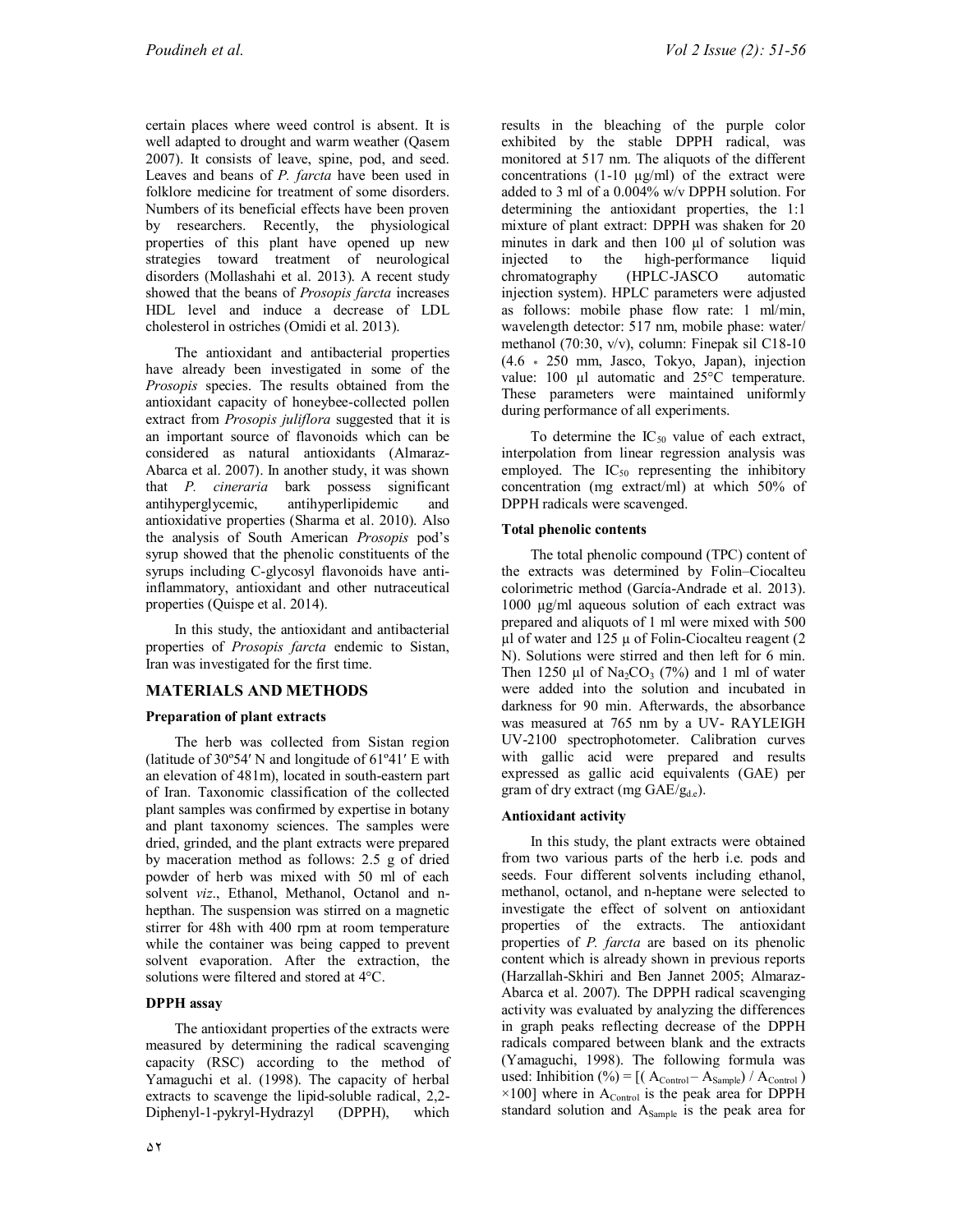the DPPH solution after reaction with plant extract (Figure1).

#### **Antibacterial activity**

The antibacterial activity was determined by the diffusion method and determination of minimum inhibitory concentration (MIC) (Pelczar et al. 1993). First of all, few colonies of two different types of bacteria (*Escherichia coli* and *Staphylococcus*) were cultured in TSB (Trypticase Soy Broth) medium for 24 h. Those bacteria grown on the media were harvested and dissolved in 1 ml sterilized water. Inoculums (10, 20, 40 and 80) were spread evenly onto 20 ml Mueller-Hinton agar set in Petri dishes using a sterile cotton swab. Then 10 µl of the plant extract was injected in the center of each well using a micropipette. Then the plate was placed onto the inoculated agar ensuring even distribution to avoid overlapping of zones. After overnight incubation at 37°C, the MIC was noted. Whereas ethanolic and methanolic extracts of *Prosopis farcta* exhibited remarkable antioxidant activities at greater level than other extracts, they were selected for assessment of the antibacterial tests.

#### **Statistical analyses**

The obtained data were statistically analyzed making use of SPSS vs.11.5 (IBM SPSS, New York, USA) software.

### **RESULTS and DISCUSSION**

#### **Antioxidant activity**

A comparison between the antioxidant activities of the pod and seed extracts in four solvents are graphically represented in Figure 2 and Figure 3. The  $IC_{50}$  values are shown in Table 1. It is observed that at the concentration of 10  $\mu$ g/ml, the IC<sub>50</sub> of the various extracts are in the following orders for

pod and seed respectively:

Pod extracts: Ethanol>Octanol>Methanol> nheptane

Seed extracts: Octanol>Methanol>Ethanol>nheptane

The obtained orders can be related to diverse factors. According to Harzallah-Skhiri and Ben Jannet (2005), the phenolic content in pericarps and flowers of *prosopis farcta* are very similar. Here, we assume that the flavonoids found in flower are similar to those in the seed. Thus, it can be concluded that the slightly higher antioxidant activity of seed extracts can be related to flavonoids such as Vitexin which are found in seed but not in pod. In both the cases, it is observed that the solvents having higher polarity index (PI) such as methanol (PI= 0.762), ethanol (PI=0.654), and octanol (PI=0.537) show better antioxidant activities against DPPH. This is probably due to the polar solvents capacity to solubilize flavonoid components (Edziri et al. 2011). However, by considering the polarity indices of the solvents, apart from the PI, hydrogen-bonding ability would be another factor affecting the antioxidant activities of the extracts especially in the case of seed extracts where n-heptane (a nonpolar solvent) results in higher antioxidant activity (Pedrielli et al. 2001). The hydrogen-bond recipient solvents affecting the flavonoids not only through the energy of the phenolic antioxidants but also via the energy of the intermediate radical. Therefore, a substantial decrease was observed in the free radical inhibition rate of flavonoids by changing the solvent from the non-hydrogen-bonding solvent to the hydrogen bond-recipient solvent. In this work, the irregular trends of the antioxidant activities in different extract solvents are attributed to both polarity and H-bonding ability of the



Fig1. Ethanol chromatogram of *P.farcta* pod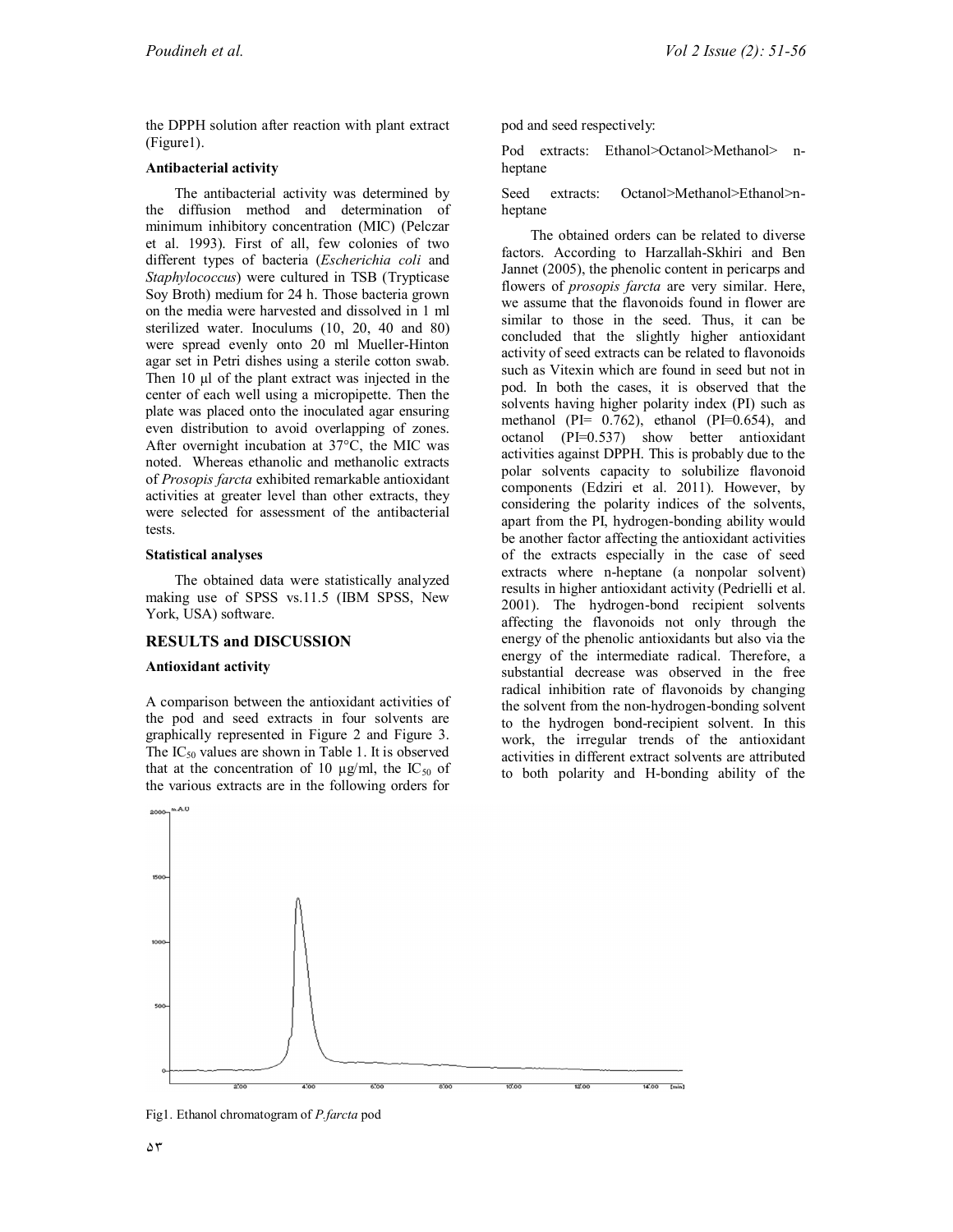

Fig. 2 DPPH scavenging assay of seed extracts in four solvents.

#### solvents.

Comparing the results obtained from seed and pod extracts showed that seed octanolic extract is the strongest antioxidant with  $IC_{50}$  value of 0.95 µg/ml

#### **Antibacterial activity**

The results showed that there is no antibacterial activity the seed extracts while certain concentrations of the pod extracts exhibited inhibitory properties suggesting the lack of antibacterial substances in seed extract. The data dealt with antibacterial activities of the methanol and ethanol pod extracts are compiled in Table 2 and Table 3, respectively. A perusal of data revealed that there is no antibacterial activity against *Staphylococcus* at 80 µl concentration of the extracts. In case of *E. coil*, 40 µl of the methanol extract is sufficient to inhibit bacterial growth ring by 15 mm.

The ethanolic extract of the pod shows better antibacterial activity on *Staphylococcus* culture compared to *E. coli* bacteria. This fact indicates that extraction solvents affect dissolving process of various bioactive compounds responsible for

antibacterial activities. Generally, depends on several factors such as nature and content of secondary metabolite present in each part of plant and also genus and the family of the plant, type of solvent and extraction method, different results could be obtained

#### **Total phenolic content**

Presence of phenolic compounds possessing ability of hydrogen donation to the free radicals is extremely important for antioxidant properties of a plant extract. The obtained results for total phenolic compound (TPC) content is shown in Figure 4 and the results are more or less in agreement with radical scavenging activity of the extracts. The slight difference in antioxidant activity, especially in the case of n-heptan could be attributed to the participation of non-phenolic antioxidants (Ahumada-Santos et al. 2013). As it is shown in Figure 2 and 3, it is evident that octanolic extract of both the seed and pod show the highest radical scavenging profile at high concentration by means of DPPH assay. The *P. farcta* octanolic extract showed the higher TPC values for both seed and pods (Figure 4). It seems that octanol is the most polyphenol containing solvent which is suitable for

| ---o---o --------- <i>y</i>                                                           |                        |                         |  |  |
|---------------------------------------------------------------------------------------|------------------------|-------------------------|--|--|
| Specimen                                                                              | Extract solvent        | $IC_{50}$ ( $\mu$ g/ml) |  |  |
|                                                                                       | Ethanol                | 1.00                    |  |  |
| Pod                                                                                   | Methanol               | 6.15                    |  |  |
|                                                                                       | Octanol                | 3.55                    |  |  |
|                                                                                       | n-heptane              | 7.75                    |  |  |
|                                                                                       | Ethanol                | 2.00                    |  |  |
| Seed                                                                                  | Methanol               | 1.51                    |  |  |
|                                                                                       | Octanol                | 0.95                    |  |  |
|                                                                                       | n-heptane              | 4.45                    |  |  |
|                                                                                       |                        |                         |  |  |
| Table 2. Antibacterial activity of the methanol pod extract of <i>prosopis farcta</i> |                        |                         |  |  |
| Extract concentration                                                                 | Zone of inhibition(mm) |                         |  |  |
|                                                                                       | Staphylococcus         | E.coli                  |  |  |
| $10 \mu l$                                                                            |                        |                         |  |  |
| $20 \mu l$                                                                            |                        |                         |  |  |
| $40 \mu l$                                                                            |                        | 15                      |  |  |
| $80 \mu l$                                                                            | 12                     | 20                      |  |  |
| ۵۴                                                                                    |                        |                         |  |  |

Table 1. DPPH radical-scavenging activity of *P. farcta* extracts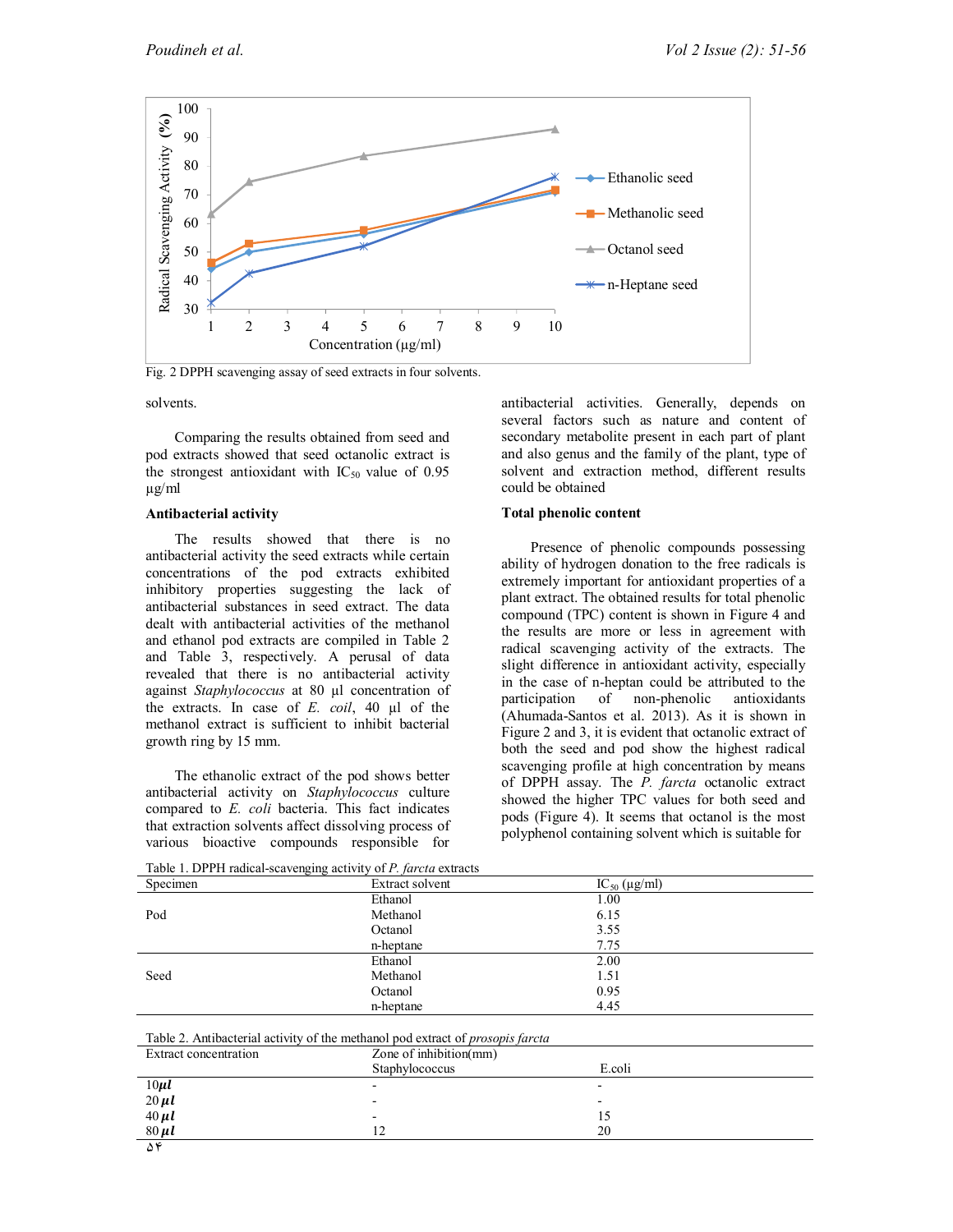





Fig.4 Total phenolic content of seed and pod extracts in four solvents.

Table 3. Antimicrobial activity of the ethanol pod extract of *prosopis farcta*

| Extract concentration                                      | Zone of inhibition(mm) |                                     |
|------------------------------------------------------------|------------------------|-------------------------------------|
|                                                            | Staphylococcus         | E.coli                              |
|                                                            |                        |                                     |
|                                                            | -                      | -                                   |
|                                                            | 14                     | -                                   |
| $\frac{10 \mu l}{20 \mu l}$<br>$\frac{40 \mu l}{80 \mu l}$ | 14                     | 10                                  |
|                                                            |                        | $\cdots$<br>$\cdot$ $\cdot$ $\cdot$ |

our purpose.

TPC values for both seed and pod organs, as well. It seems that octanol is the most polyphenol selective and significant solvent for our purpose.

# **CONCLUSION**

A comparative study of various extracts of *Prosopis farcta* collected from Sistan, Iran in four different solvents showed that the antioxidant activities of pod and seed extracts had a slightly distinct trend. The irregular trends of the antioxidant activities in various solvents for two plant organs were attributed to both polarity index and H-bonding ability of each solvent. The antibacterial properties of each extract were verified employing analysis of zone of inhibition for *Staphylococcus* and *E. coil* which showed that both the methanolic and ethanolic extracts of the fruit pod could extensively inhibit the bacterial growth. The results of the present work indicate the selective extraction of antibacterial and radicalscavenging factions from natural sources by

۵۵

appropriate solvents are crucial for obtaining bioactive fractions.

# **ACKNOWLEDGEMENTS**

Authors are grateful to the vice-chancellor of University of Zabol for facilities and financial support enabled us to undertake this research work.

# **REFERENCES**

- Ahumada-Santos Y.P. Montes-Avila J. Uribe-Beltrán M.J. Díaz-Camacho S.P. López-Angulo G. Vega-Avina R. López-Valenzuela J.Á. Basilio Heredia J. Delgado-Vargas F. (2013) Chemical characterization, antioxidant and antibacterial activities of six Agave species from Sinaloa, Mexico. Industrial Crops and Products, 49: 143–149.
- Almaraz-Abarca N. Campos M.G. Avila-Reyes J.A. Naranjo-Jiménez N. Corral J.H. Gonzá lez-Valdeza L.S. (2007) Antioxidant activity of polyphenolic extract of monofloral honeybee collected pollen from mesquite (Prosopis